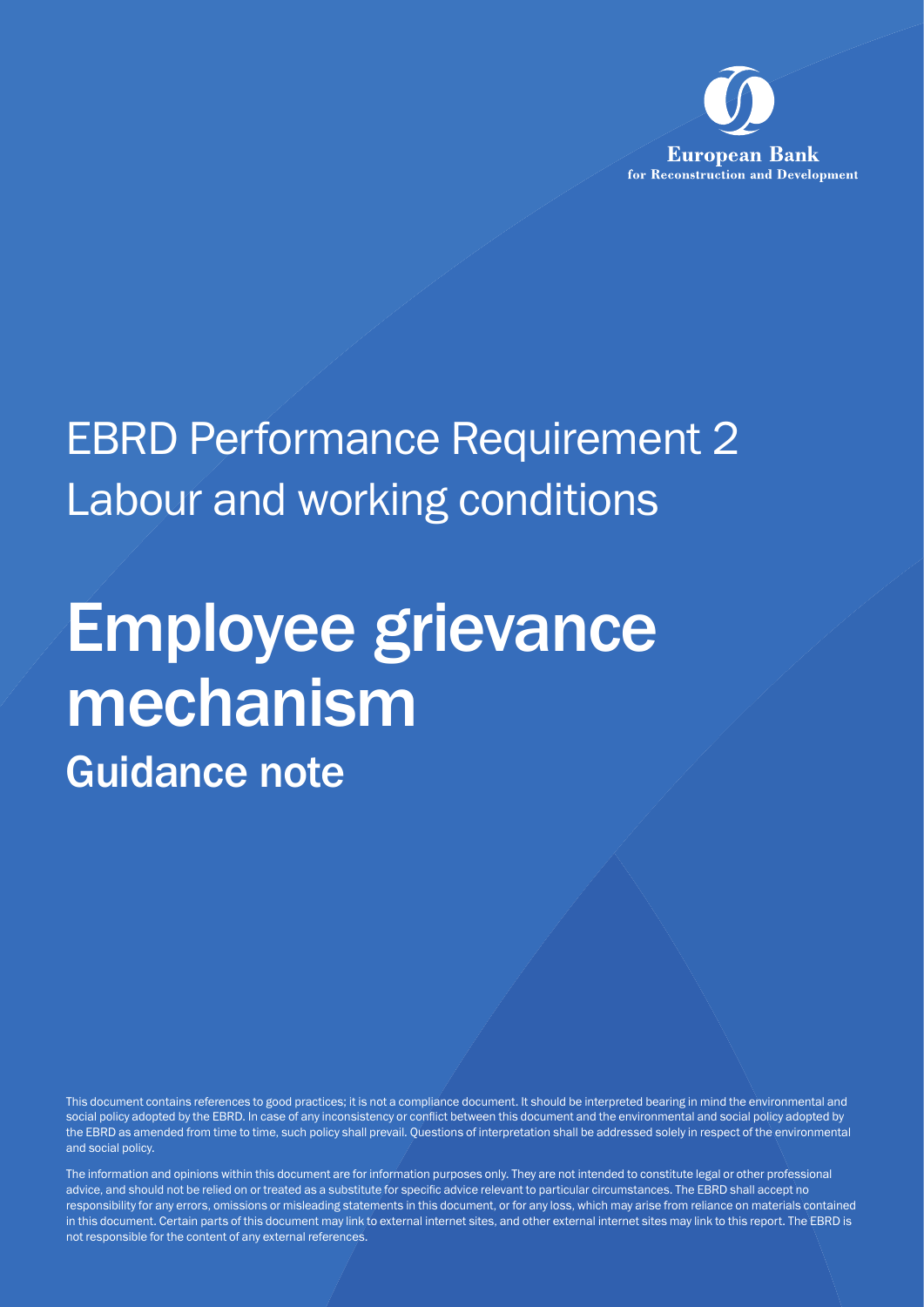The European Bank for Reconstruction and Development (EBRD) wishes to ensure that the working conditions in the projects that it finances comply with national labour laws and health and safety regulations and international good practice in these areas. The EBRD's specific requirements are summarised in its Performance Requirement (PR2) on labour and working conditions.

### 1. What is a grievance?

A grievance refers to problems and issues that employees experience over the course of their employment. Grievances can cover a broad range of concerns, from potentially illegal actions such as unethical recruitment, workplace discrimination, sexual harassment or victimisation, to concerns about wages, how a poor relationship between two employees has been managed, a complaint about the quality of food in the canteen or a disagreement over holiday arrangements.

#### EBRD requirements on employee grievance mechanisms (PR2.20)

"The client will provide an effective grievance mechanism for workers (and their organisations, where they exist) to raise workplace concerns. The client will inform the workers of the grievance mechanism at the time of hiring, and make it easily accessible to them.

The mechanism should involve an appropriate level of management and address concerns promptly, using an understandable and transparent process that provides timely feedback to those concerned, without any retribution.

The mechanism should also allow for confidential complaints to be raised and addressed.

The mechanism should not impede access to other judicial or administrative remedies that might be available under law or through existing arbitration or mediation procedures, nor should it substitute for grievance mechanisms provided through workers' unions or collective agreements."

(In addition, PR2.23 states that a grievance mechanism should also be made available to non‑employee workers.)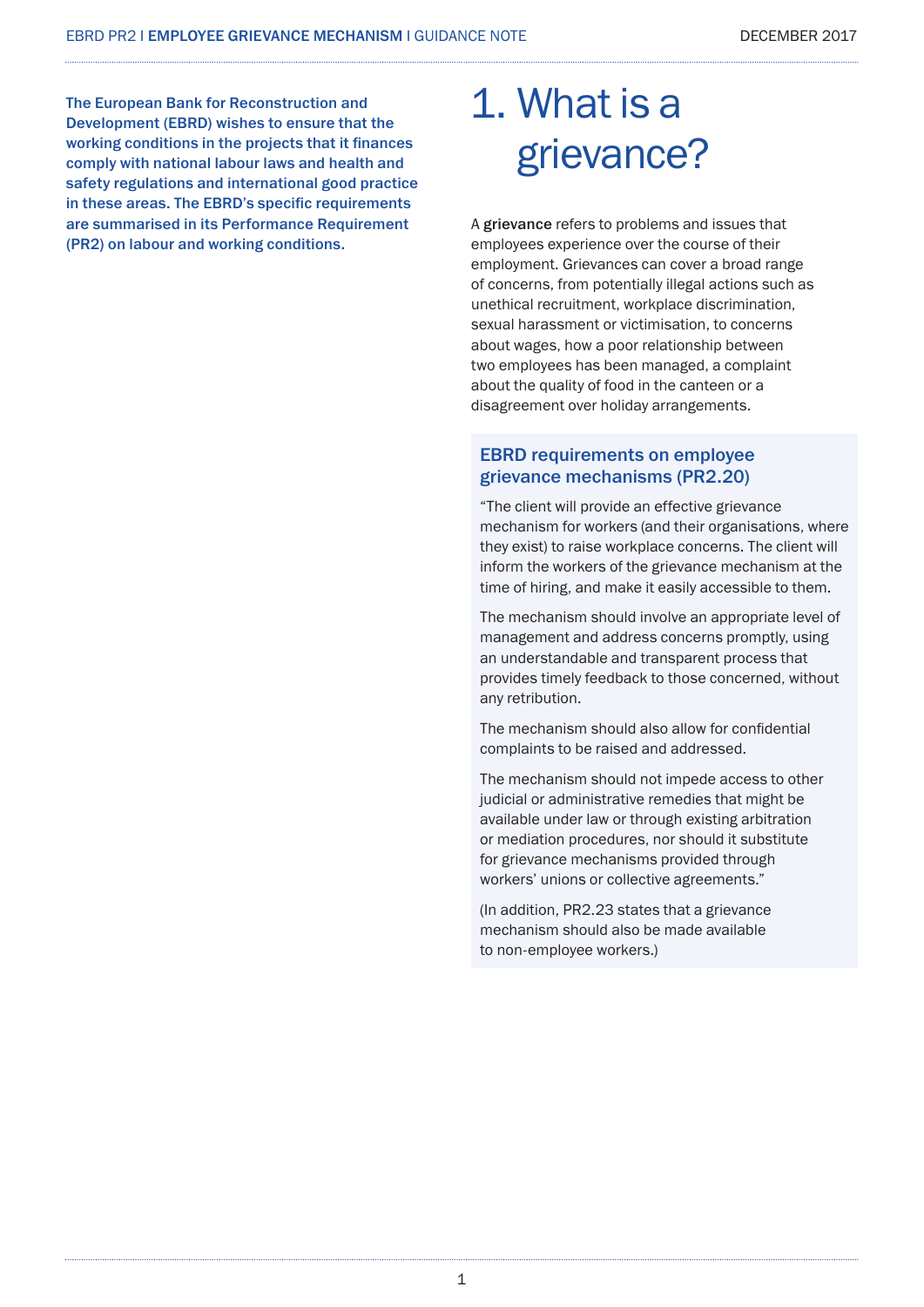### 2. What is a grievance mechanism?

A grievance mechanism is a procedure that provides a clear and transparent framework for addressing grievances related to the recruitment process and in the workplace. This typically takes the form of an internal procedure for complaints, followed by consideration and management response and feedback.

Grievance procedures should be tailored to meet the needs of each organisation, according to the sector, country, culture and workforce composition. There is no prescribed form for grievance mechanisms.

For example, grievance procedures may be included in collective agreements. A clause in an enterprise-level collective agreement that establishes a mechanism for individual employees to bring an employment-related grievance, potentially through their trade union and/ or with trade union assistance, is sufficient to meet PR2.20. There is no requirement for a client of the EBRD to supplement this with an additional internal procedure, as long as the mechanism provided through the collective agreement accommodates individual grievances and is accessible to all employees.

#### What is *not* an effective grievance mechanism?

Relying solely on:

- employee suggestion boxes
- open-door policies
- anonymous complaints processes.

This is not to say that these channels cannot form part of a broader system for grievance management. In fact, having multiple communication channels in place means that workers are more likely to find an avenue that they are comfortable using. However, these mechanisms by themselves are insufficient and do not meet PR2 when used in isolation.

#### Key principles of an effective grievance mechanism:

Relying solely on:

- transparency
- **impartiality**
- confidentiality
- accessibility.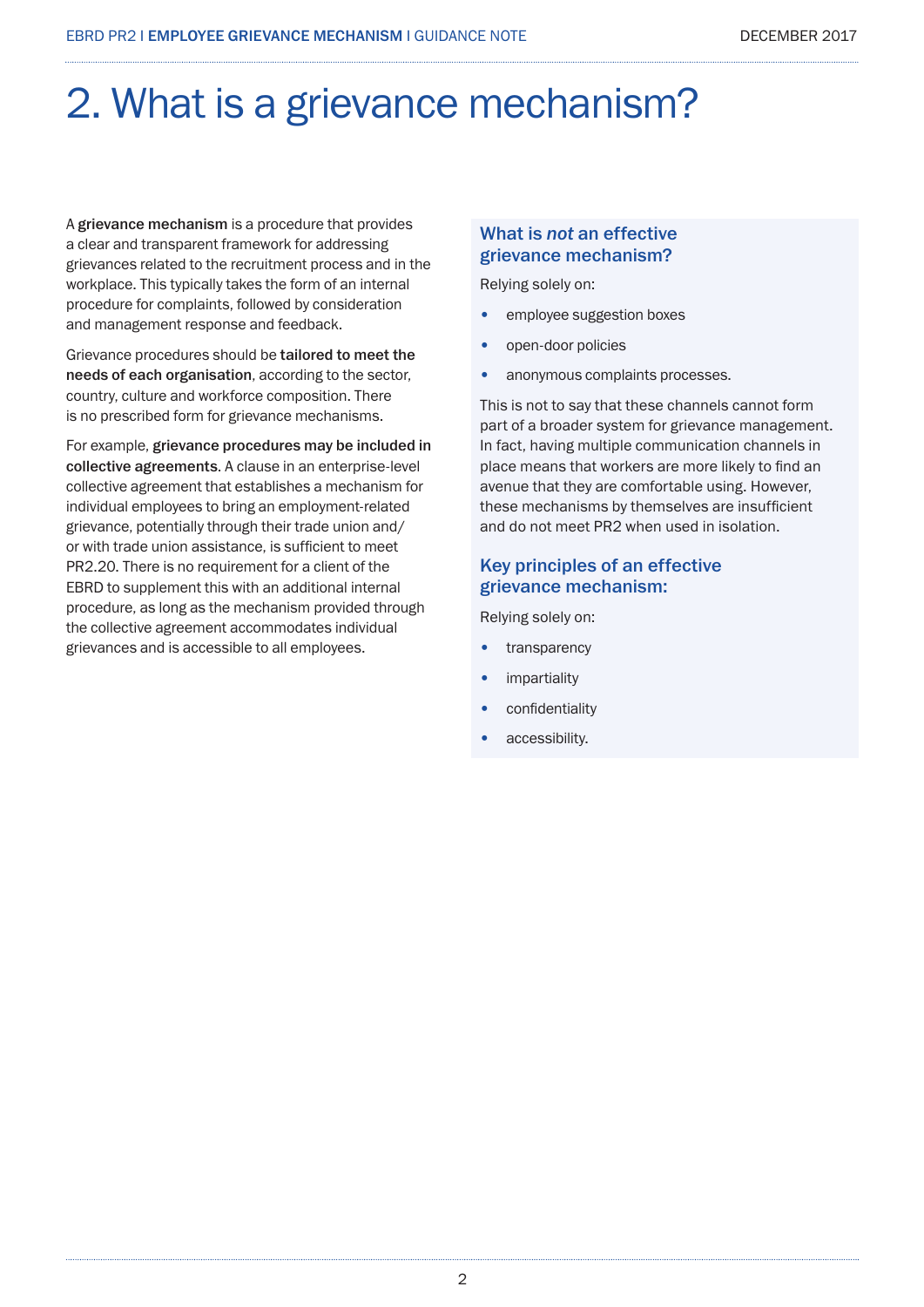### 3. Outline of a grievance policy and procedure

The following section provides a sample policy and step-by-step procedure for employee grievances which is aligned with PR2 and can be adapted to the particular circumstances of the company.

#### Sample wording for policy statement to accompany grievance procedure:

- We are committed to a transparent process for workers to express their concerns and file grievances, including anonymous complaints.
- We will ensure that there will be no retaliation or discrimination against those who express grievances, and that any grievances will be treated confidentially.
- Management will treat grievances seriously and take prompt and appropriate action in response.
- Our grievance mechanism does not replace other channels for grievance resolution as defined by law or collective agreements.



#### Step 1: Dealing with grievances informally

Managers and workers are encouraged to use informal methods of resolving disagreements or disputes.

If employees have a reasonable grievance or complaint regarding their work or the people they work with they should, wherever possible, start by talking it over with their manager. It may be possible to agree a solution informally between worker and manager. This makes it more likely that disputes can be resolved faster and closer to the source of the problem and less likely that they will escalate into intractable problems.

If discussions with line managers fail to resolve the issue, it is still possible to pursue an informal approach without triggering a formal procedure. For example, a human resources (HR) manager could host an informal meeting or discussion.

Grievances from new employees about recruitment practices will typically need to be made to an HR manager, rather than to the recruitment agency itself.

#### Step 2: Formal grievance

If the matter is serious and/or the employee wishes to raise the matter formally, the employee should set out the grievance in writing to his or her manager. This submission should be factual and avoid language that is insulting or abusive.

Where the grievance is against the employee's manager and the employee feels unable to approach him or her, the employee should address the grievance to another manager or the HR department.

If there is a trade union at the workplace, the employee may wish to ask a union representative for advice and support.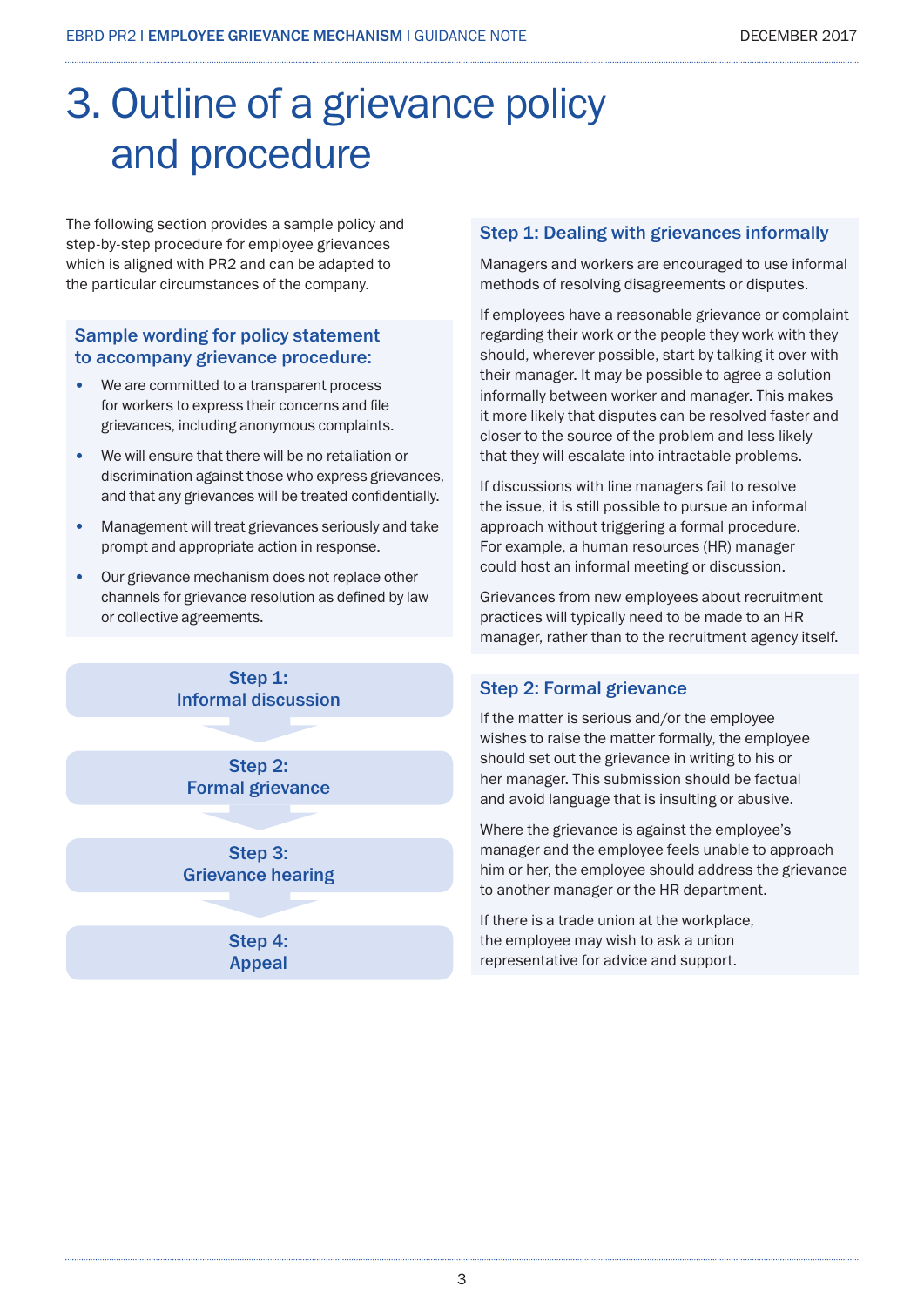#### Step 3: Grievance hearing

A designated manager (normally from the HR department and hereafter called the 'grievance manager') will call the employee to a meeting to discuss the employee's grievance within a predetermined period of time after receiving the complaint.

The employee should have the right to be accompanied by a colleague or trade union representative at this meeting on request. After the meeting the grievance manager will give the employee minutes of the meeting signed by both parties and a decision in writing, within a predetermined period of time.

#### Step 4: Appeal

If the employee is unhappy with the decision about a grievance and wishes to appeal, he or she should let the grievance manager know. The employee will be invited to an appeal meeting within a defined period of time and the appeal will be heard by a more senior manager. (Larger companies often designate an ombudsman, who operates independently from company management, to fulfil the functions of hearing and deciding on appeals, mediation and finding resolution.)

Some companies may choose to establish a grievance committee, representing different functional areas of the company as well as one or more worker representatives in order to help ensure an objective and transparent appeal process.

The employee will normally have the right, on request, to be accompanied by a colleague or trade union representative at this meeting and minutes should be taken. Every effort should be made to secure a resolution in the best interests of the worker(s) and the company. After the meeting the senior manager, ombudsman or grievance committee will give the employee a decision within a predetermined period.

This decision is final within the terms of the company's internal grievance mechanism; however, in some legal systems the employee or their chosen representative may refer the complaint or grievance to the labour ministry or inspectorate (or other appropriate administrative body) for resolution and/ or redress, as specified by national employment law.

#### Special case: Grievance mechanism for sexual harassment

Companies may choose to have a standalone policy and procedure for sexual harassment.

Confidentiality, discretion and non-retribution are particularly important for these cases, as well as the ability to lodge grievances anonymously. Victims of sexual harassment may feel too intimidated to lodge a grievance in person.

Gender should be taken into consideration and it is good practice to have a male and female staff member available to receive and process grievances, so that employees can choose to whom they wish to speak.

An effective sexual harassment complaints procedure:

- conveys the message that the employer takes all cases of harassment seriously and is able to prevent harassment
- enables the complainant to report harassment to the most appropriate point of contact – preferably anonymously – from a choice of management liaison points and, wherever possible, to enable the complainant to report harassment to a female supervisor or manager
- ensures that complaints are dealt with consistently and within a specified period of time
- alerts an employer to patterns of unacceptable conduct
- highlights the need for prevention strategies in particular areas.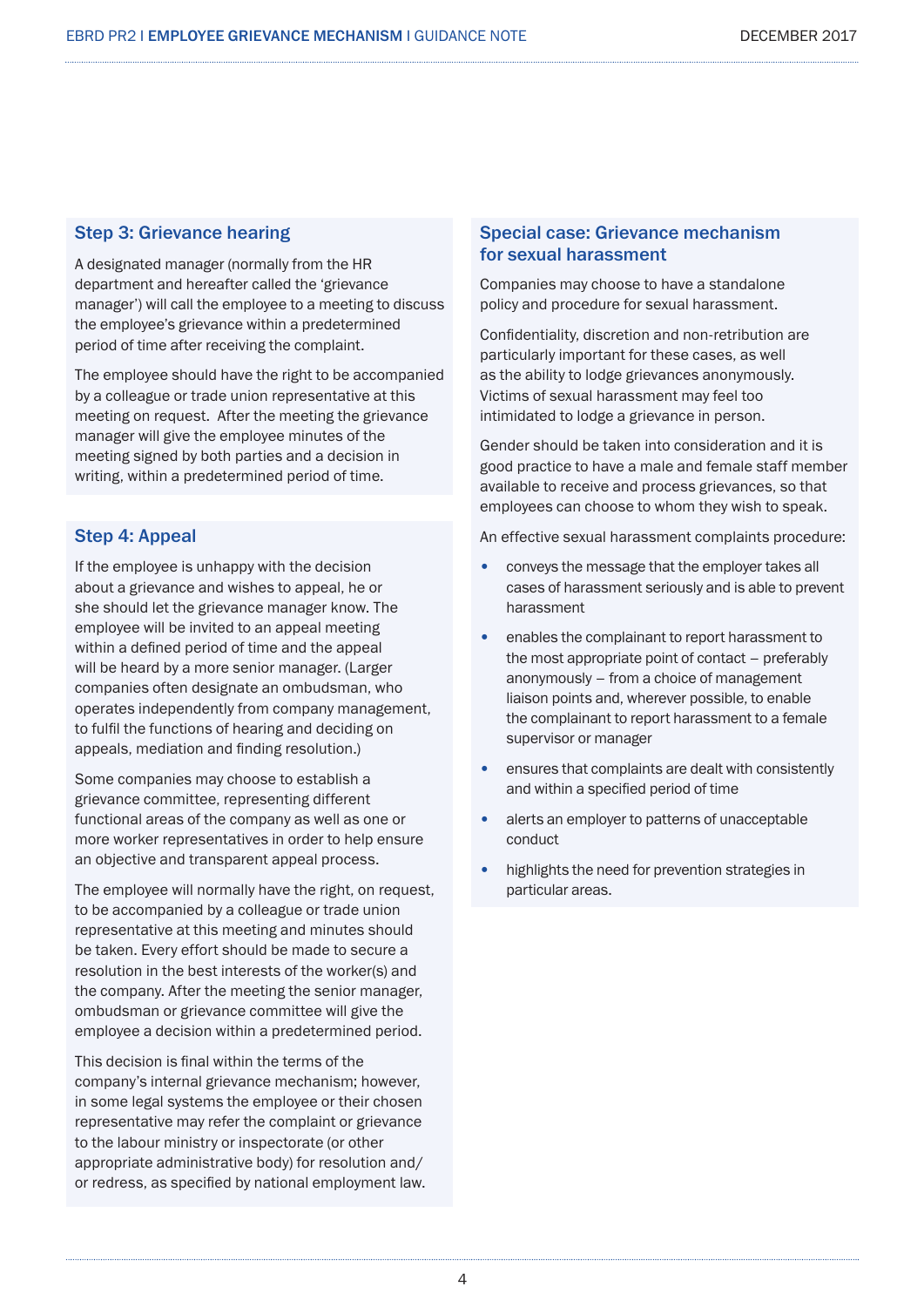### 4. Guidance on implementing the grievance procedure

| The process is transparent,<br>impartial and confidential                                 | Every complaint should be treated seriously and dealt with consistently, in an<br>impartial, confidential and transparent manner. This helps to establish the<br>legitimacy of the mechanism among workers and ensures that it will be used.                                                                                                                                                                                                                                                                         |
|-------------------------------------------------------------------------------------------|----------------------------------------------------------------------------------------------------------------------------------------------------------------------------------------------------------------------------------------------------------------------------------------------------------------------------------------------------------------------------------------------------------------------------------------------------------------------------------------------------------------------|
|                                                                                           | While the procedure may specify that a grievance should first be made to<br>the employees' line manager, there should also be the option of first raising<br>a grievance with an alternative manager, for example, an HR manager.                                                                                                                                                                                                                                                                                    |
|                                                                                           | The ultimate oversight of grievance resolution procedures should rest with a<br>single senior manager of staff (not with junior staff). The name of this individual<br>should be communicated to workers. Having the appropriate level of management<br>involved makes it clear that the organisation takes worker grievances seriously.                                                                                                                                                                             |
| Staff and management are<br>informed and aware                                            | All staff should be made aware of the grievance mechanism at the time that they are<br>hired. Details of how it operates - including an up-to-date list of contact points -<br>should be readily accessible (for example, in staff handbooks and on notice boards).                                                                                                                                                                                                                                                  |
|                                                                                           | All communications about the grievance mechanism should be in a language that<br>workers understand.                                                                                                                                                                                                                                                                                                                                                                                                                 |
| Concerns are addressed promptly                                                           | Procedures should allow for time to investigate grievances fully, but should aim<br>for swift resolutions. The longer a grievance is allowed to continue, the harder<br>it can be for both sides to get back to normal afterwards. Time limits should<br>be set for each stage of the process, for example, a maximum time between<br>a grievance being raised and the setting up of a meeting to investigate it.                                                                                                    |
| Records are kept                                                                          | Once a grievance has been raised formally, it is important that proper written<br>records are kept, to aid transparency and allow for any review of the process or<br>decision to be undertaken. If possible, the original complaint should be in writing.<br>The employer's response should also be recorded. Any actions taken, along with<br>the reasons for these, should also be recorded, for example, a grievance hearing<br>and finding. Minutes of all meetings should be taken and signed by both parties. |
|                                                                                           | Documentation should respect workers' rights to privacy and data protection.                                                                                                                                                                                                                                                                                                                                                                                                                                         |
| The mechanism is sensitive<br>to the needs of all workers,<br>including vulnerable groups | Employees that may feel particularly vulnerable (such as ethnic or religious minorities,<br>migrant workers, younger workers, employees with disabilities) should not be deterred<br>from lodging a grievance. Therefore, the process for lodging grievances should<br>be confidential in order to allow employees to raise a grievance without anyone<br>else knowing.                                                                                                                                              |
|                                                                                           | It is also good practice to have both a male and a female staff member available for<br>receiving and processing grievances so that employees can choose whom to speak to.                                                                                                                                                                                                                                                                                                                                           |
|                                                                                           | Where there are language barriers, it may be necessary to provide<br>written materials in different languages and also to engage interpreters.<br>Interpreters should be perceived by both sides as being impartial.                                                                                                                                                                                                                                                                                                 |
| Role of worker representatives                                                            | Normally, collective grievances and disputes should be handled using the<br>same approach as that used for individual complaints and grievances;<br>where there are existing arrangements for collective grievances or dispute<br>resolution, any new procedures should build on this agreed framework.                                                                                                                                                                                                              |
|                                                                                           | If there is a worker organisation (normally a trade union) that files the grievance<br>or represents the worker filing the grievance, that organisation should have<br>the right to be notified and be present at all steps of the procedure.                                                                                                                                                                                                                                                                        |
|                                                                                           | Where the procedure has been agreed with trade unions, it may be possible to commit<br>to measures to avoid industrial action until the procedure has been completed.                                                                                                                                                                                                                                                                                                                                                |
| Access to judicial remedy                                                                 | The employee should understand that he or she has a right to recourse to judicial<br>or administrative channels (such as an employment tribunal, labour court or<br>labour inspectorate).                                                                                                                                                                                                                                                                                                                            |